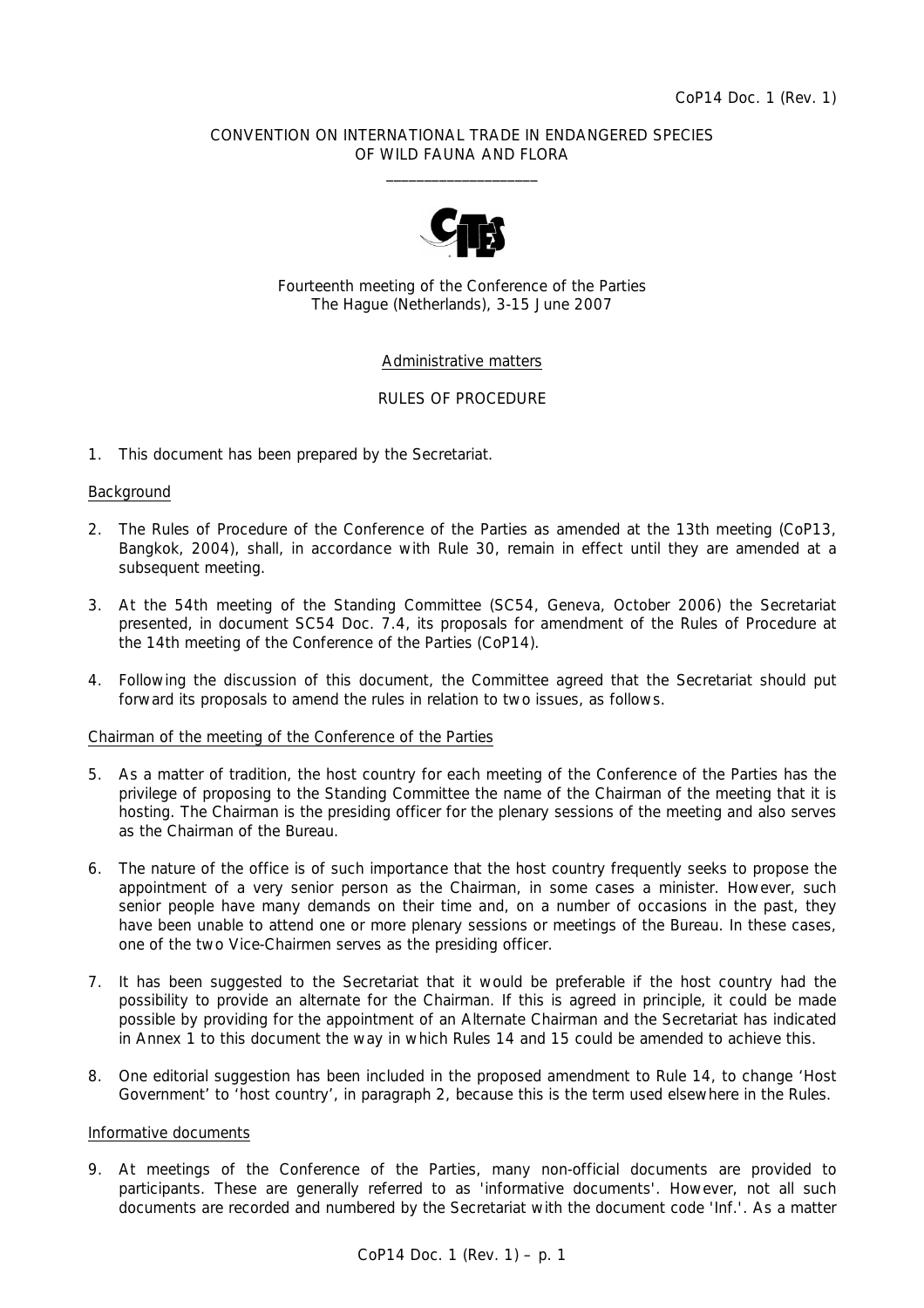of usual practice, the document code 'Inf.' is reserved for documents that are submitted by Parties or the Secretariat. These documents are included in the list of document published by the Secretariat. However the large number of documents that are provided by observers are neither numbered nor listed.

- 10. This practice is, however, not reflected in the Rules of Procedure of the Conference of the Parties and, as a result, observers sometimes ask for their documents to be marked as 'Inf.' documents and included in the official list. The Secretariat believes that it would be preferable to make the basis for the current practice clear in the Rules of Procedure.
- 11. The definition of informative documents as "official documents" in Rule 28, paragraph 3, necessitates a change to Rule 8, paragraph 3, to clarify that, unlike other official documents, informative documents need not be distributed in the three working languages.
- 12. Therefore, the Secretariat has indicated in Annex 1 to this document the way in which Rules 8 and 28 could be amended to achieve this.

### Voting

13. Following SC54, it was confirmed that voting at CoP14 would be done through an electronic system similar to the one already used at CoP13. This renders the references to votes by show of hands in the Rules of Procedure no longer necessary. As the Statement of Requirements for future meetings of the Conference of the Parties indicates the need to provide an electronic voting system, the Secretariat has included in Annex 1 draft amendments to Rule 19, paragraphs 1 and 3, and Rule 25, paragraph 1, to reflect this technological development.

#### Recommendation

- 14. The Secretariat proposes that the Conference of the Parties adopt the proposed amendments to Rules 14, 15 and 28, which have been endorsed by the Standing Committee, and to Rules 8, 19 and 25, as shown in Annex 1.
- 15. Annex 2 to the present document contains the Rules of Procedure as they will be if this proposal is adopted.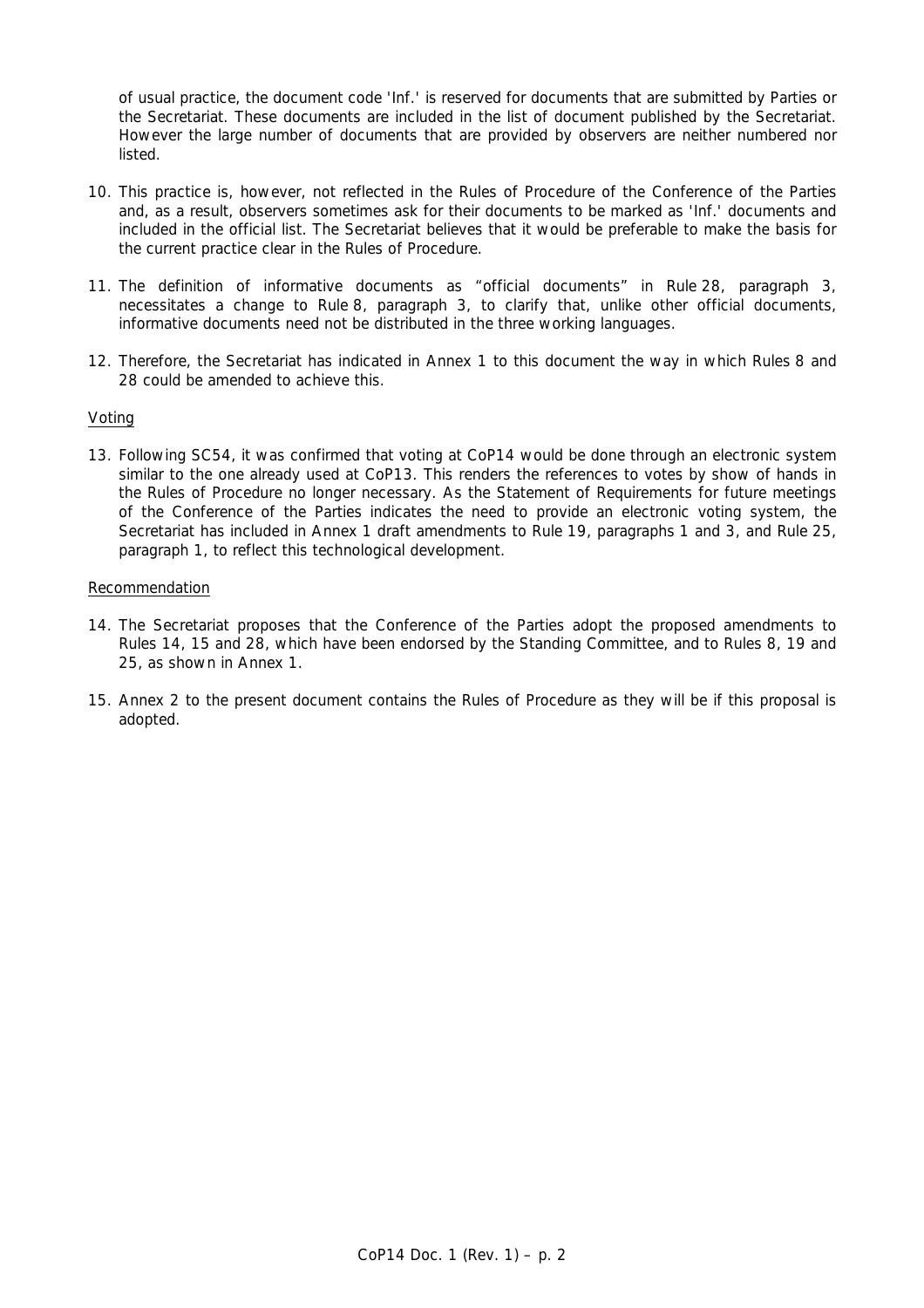#### PROPOSED AMENDMENTS TO RULES 14, 15 AND 28 OF THE RULES OF PROCEDURE OF THE CONFERENCE OF THE PARTIES

Proposed additions are underlined. Proposed deletions are marked with strikethrough.

### *Rule 8 Working languages*

- 1. English, French and Spanish shall be the working languages of the meeting.
- 2. Interventions made in any of the working languages shall be interpreted into the other working languages in plenary session and sessions of Committees I and II. Interpretation shall be provided in sessions of the Credentials Committee and working groups only if resources allow.
- 3. The official documents of the meeting shall be distributed in the three working languages, except for informative documents submitted in accordance with Rule 28 which are not submitted for discussion and therefore shall be distributed in the language in which they are provided.

#### *Rule 14 Chairmen and Vice-Chairmen*

- 1. The Chairman of the Standing Committee shall act as temporary Chairman of the Conference until the Conference of the Parties elects a Chairman in accordance with Rule 14, paragraph 2.
- 2. The Conference of the Parties shall elect a Chairman, an Alternate Chairman and two Vice-Chairmen of the Conference to preside over plenary sessions of the meeting. It shall also elect a Chairman for each of the Committees I and II and the Credentials Committee. Candidates for these offices shall be nominated by the Standing Committee after appropriate consultations with, *inter alia*, if applicable, the host country Host Government. The Standing Committee shall satisfy themselves that the candidates are, *prima facie*, capable of impartially expediting the business of the Conference. As Presiding Officers have no vote there is no other qualification required for nomination.
- 3. The Chairman of the Conference shall preside at all plenary sessions of the meeting.
- 4. If the Chairman of the Conference is absent or is unable to discharge his/her duties, the Alternate Chairman shall deputize for him/her as Presiding Officer. If the Chairman and Alternate Chairman are both unavailable, the Bureau shall nominate one of the Vice-Chairmen of the Conference to serve deputize for him/her as Presiding Officer.
- 5. If the Chairman of a Committee is absent or is unable to discharge his/her duties, the Bureau shall nominate one of the Vice-Chairmen of the Conference to deputize for him/her as Presiding Officer.
- 6. The Presiding Officer shall not vote.

#### *Rule 15 Bureau*

 1. The Chairman, the Alternate Chairman and the Vice-Chairmen of the Conference, the Chairmen of Committees I and II and of the Credentials Committee, the Chairman and the other members of the Standing Committee and the Secretariat shall constitute the Bureau of the Conference with the general duty of ensuring the effective enforcement of the Rules of Procedure and forwarding the business of the meeting, and shall take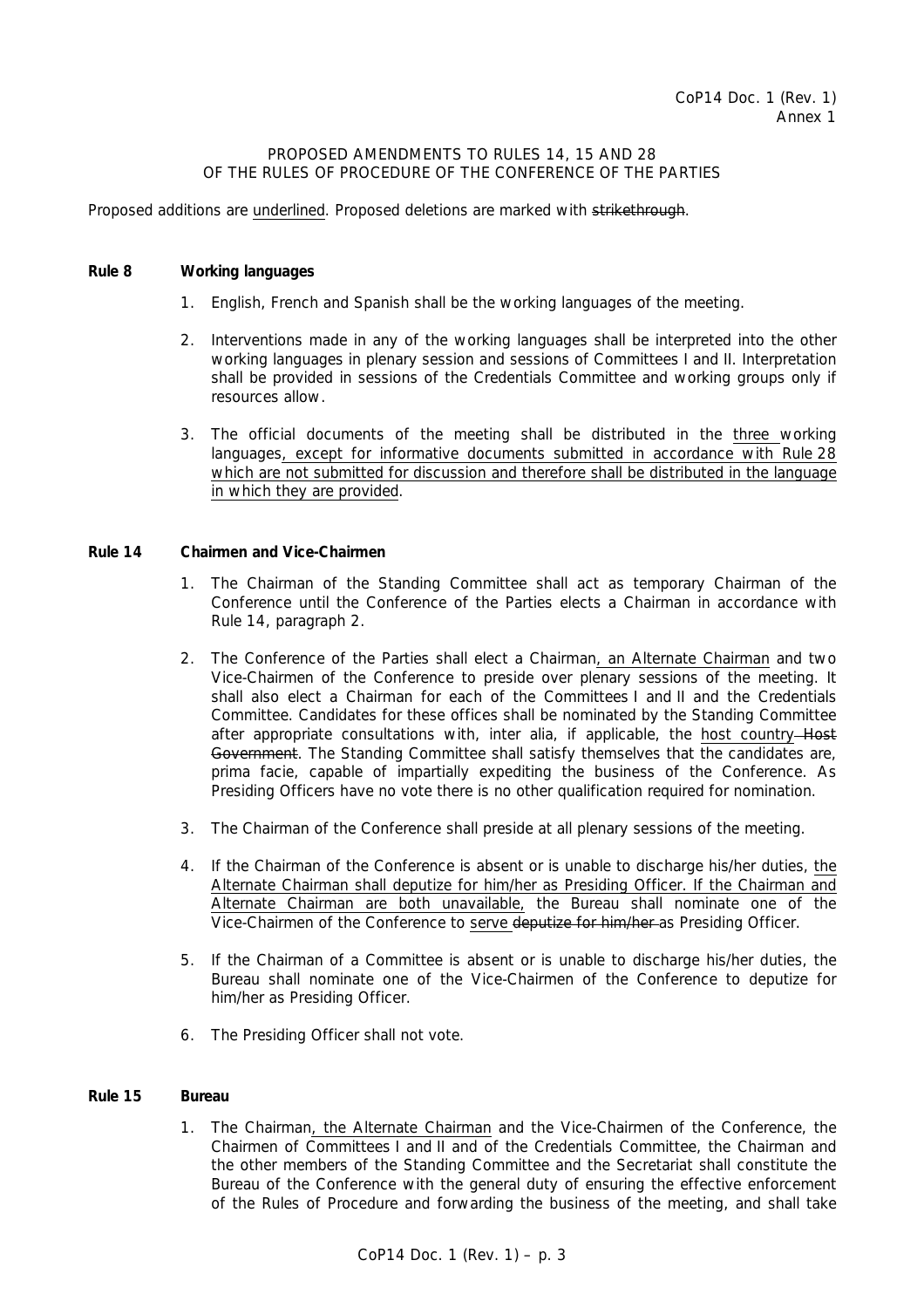such steps as are necessary to alter the timetable or structure of the meeting to ensure the effective completion of business including, as a last resort, the limiting of time for debates.

- 2. The Chairman of the Conference shall preside over the Bureau.
- 3. If the Chairman of the Conference is absent or is unable to discharge his/her duties, the Alternate Chairman shall deputize for him/her. If the Chairman and Alternate Chairman are both unavailable, the Bureau shall nominate one of the Vice-Chairmen to presidedeputize for him/her.

#### *Rule 19 Motions to open and reopen debates in plenary sessions*

 1. Whenever the Conference, in plenary session, decides upon a recommendation originating from Committee I or II, where the discussion of the recommendation has been conducted with interpretation in the three working languages, there shall be no further discussion on the recommendation and it shall immediately be decided upon.

 However, any Representative, if seconded by a Representative of another Party, may present a motion for the opening of debate. Permission to speak on the motion shall be granted only to the Representative presenting it and a seconder, and to a Representative of each of two Parties wishing to speak against, after which the motion shall immediately be put to a vote. A motion to open the debate shall be granted if, on a show of hands, one-third of the Representatives present and voting support the motion. While speaking on a motion to open the debate a Representative may not speak on the substance of the recommendation itself.

- 2. Once a proposal for amendment of Appendix I or II has been adopted or rejected by the Conference of the Parties, it may not be reconsidered during the meeting.
- 3. Without prejudice to paragraph 2 of this Rule, whenever the Conference, in plenary session, following a discussion conducted with interpretation in the three working languages, has adopted a decision that is not based on a recommendation originating from Committee I or II, it may be reconsidered during the meeting only under the following circumstances.

 Any Representative, if seconded by a Representative of another Party, may present a motion for the reopening of debate. Permission to speak on the motion shall be granted only to the Representative presenting it and the seconder, and to a Representative of each of two Parties wishing to speak against, after which the motion shall immediately be put to a vote. A motion to reopen the debate shall be granted if, on a show of hands, two-thirds of the Representatives present and voting support the motion. While speaking on a motion to reopen the debate a Representative may not speak on the substance of the decision itself.

### *Rule 25 Methods of voting*

- 1. The Conference shall normally vote through an electronic system or by show of hands, but any Representative may request a roll-call vote. The roll-call vote shall be taken in the seating order of the delegations. The Presiding Officer may himself/herself require a roll-call vote on the advice of the tellers where they are in doubt as to the actual number of votes cast and this is likely to be critical to the outcome.
- 2. All votes in respect of the election of officers or of prospective host countries shall be by secret ballot when there is more than one candidate and, although it shall not normally be used, any Representative may request a secret ballot for other matters. The Presiding Officer shall ask whether the request is seconded. If it is seconded by 10 Representatives the vote shall be by secret ballot.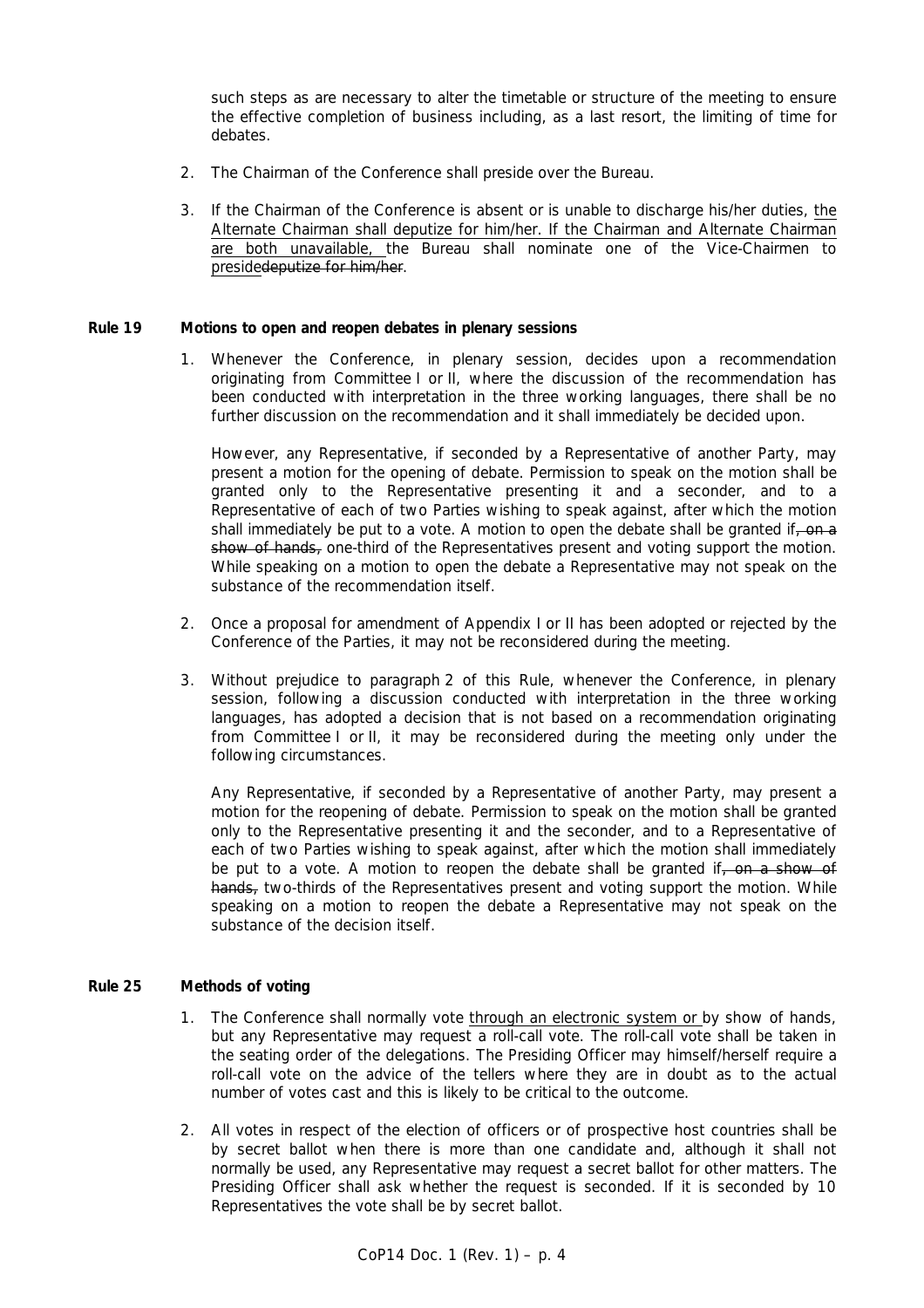- 3. Voting by roll-call or secret ballot shall be expressed by "Yes", "No", or "Abstain". Only affirmative and negative votes shall be counted in calculating the number of votes cast.
- 4. The Presiding Officer shall be responsible for the counting of the votes and shall announce the result. After all votes, except those concerning the designation of the next host country, the Presiding Officer shall announce the number of affirmative votes, negative votes and abstentions, as well as the majority needed to adopt the decision submitted to votation. He/she may be assisted by tellers appointed by the Secretariat.
- 5. After the Presiding Officer has announced the beginning of a vote, it shall not be interrupted except by a Representative on a point of order in connection with the actual conduct of the voting. The Presiding Officer may permit Representatives to explain their votes either before or after the voting, and may limit the time to be allowed for such explanations.

#### *Rule 28 Submission of informative documents and exhibitions*

- 1. Informative documents on the conservation and utilization of natural resources may be submitted for the attention of the participants to the meeting by:
	- a) any Representative of a Party or any observer representing a State not party to the Convention or an intergovernmental organization; and
	- b) any observer representing any other organization-; and

#### c) the Secretariat.

- 2. No approval is required for the distribution of such documents. However, they shall clearly identify who is the delegation or observer-presenting them.
- 3. Documents from the States and organizations referred to in paragraph 1 of this Rule may, on request, be distributed by the Secretariat. In this case, they shall be provided in sufficient numbers for distribution. Documents submitted by Parties and by the Secretariat relating to specific items on the agenda of the meeting shall be numbered by the Secretariat and included in its list of official documents.
- 4. Any Representative may complain to the Bureau if an informative document that has been distributed is considered offensive.
- 5. Apart from an exhibition from the host country, where applicable, to show how it conserves nature and implements the Convention, no exhibition is authorized in the immediate vicinity of meeting rooms. Exhibitions set up in a specific exhibition area, at the cost of the exhibitors, may be subject to the approval of the Bureau, which may withdraw such permission at any time.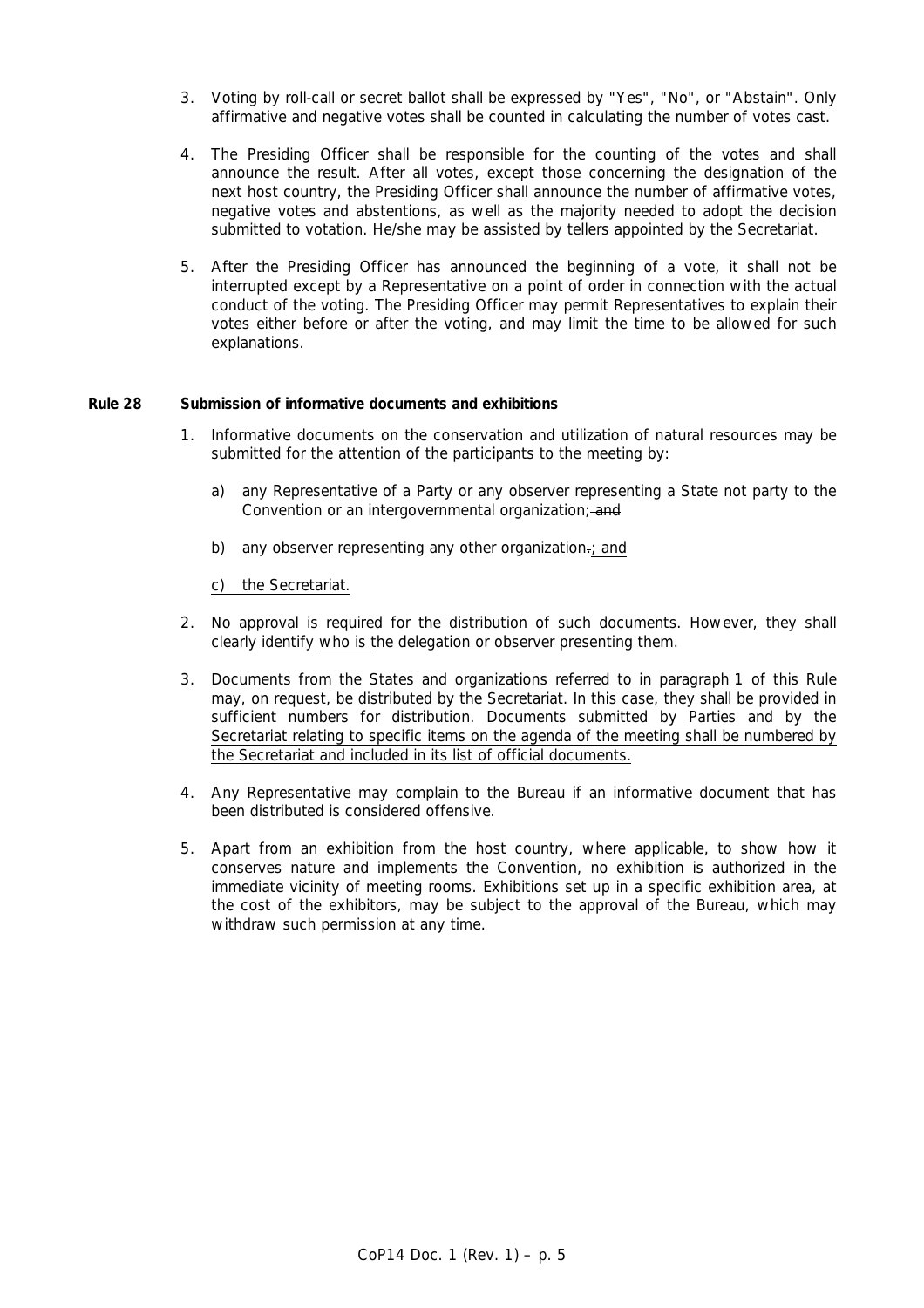RULES OF PROCEDURE OF THE CONFERENCE OF THE PARTIES (AS THEY WILL APPEAR IF THE PROPOSED AMENDMENTS IN ANNEX 1 ARE ADOPTED)

# **Part I Participants: delegates, observers, Secretariat**

#### *Rule 1 Delegates*

- 1. A State party to the Convention (hereafter referred to as "a Party")<sup>1</sup> shall be entitled to be represented at the meeting by a delegation consisting of a Representative and such Alternative Representatives and Advisers as the Party may deem necessary.
	- 2. An Alternative Representative may at any time act in the place of the Representative.

#### *Rule 2 Observers*

- 1. The United Nations, its specialized agencies, the International Atomic Energy Agency, as well as any State not a Party to the Convention may be represented at the meeting by observers who shall have the right to participate in the plenary sessions and sessions of Committees I and II but not to vote.<sup>2</sup>
- 2. Any body or agency technically qualified in protection, conservation or management of wild fauna and flora which is either:
	- a) an international agency or body, either governmental or non-governmental, or a national governmental agency or body; or
	- b) a national non-governmental agency or body which has been approved for this purpose by the State in which it is located;

 and which has informed the Secretariat of the Convention of its desire to be represented at the meeting by observers, shall be permitted to be so represented in the plenary sessions and sessions of Committees I and II unless one-third of the Representatives present and voting object. Once admitted, these observers shall have the right to participate but not to vote. $3$  However, the right of observers to participate may be withdrawn if so agreed by one-third of the Representatives present and voting.

#### *Rule 3 Credentials*

 $\overline{a}$ 

 1. The Representative or any Alternative Representative of a Party shall have been granted powers by a proper authority, i.e. the Head of State, the Head of Government or the Minister of Foreign Affairs, enabling him/her to represent the Party at the meeting. Any Adviser in the delegation of a Party shall submit credentials provided either by the same authority or by a duly accredited Representative whose credentials expressly authorize him/her to appoint Advisers to the delegation.

*<sup>1</sup> See Convention, Article I, sub-paragraph (h), and Article XXII. A Party is a State that has deposited with the Government of the Swiss Confederation its instrument of ratification, acceptance, approval or accession at least 90 days before the meeting.* 

*<sup>2</sup> See Convention, Article XI, paragraph 6.* 

*<sup>3</sup> See Convention, Article XI, paragraph 7.*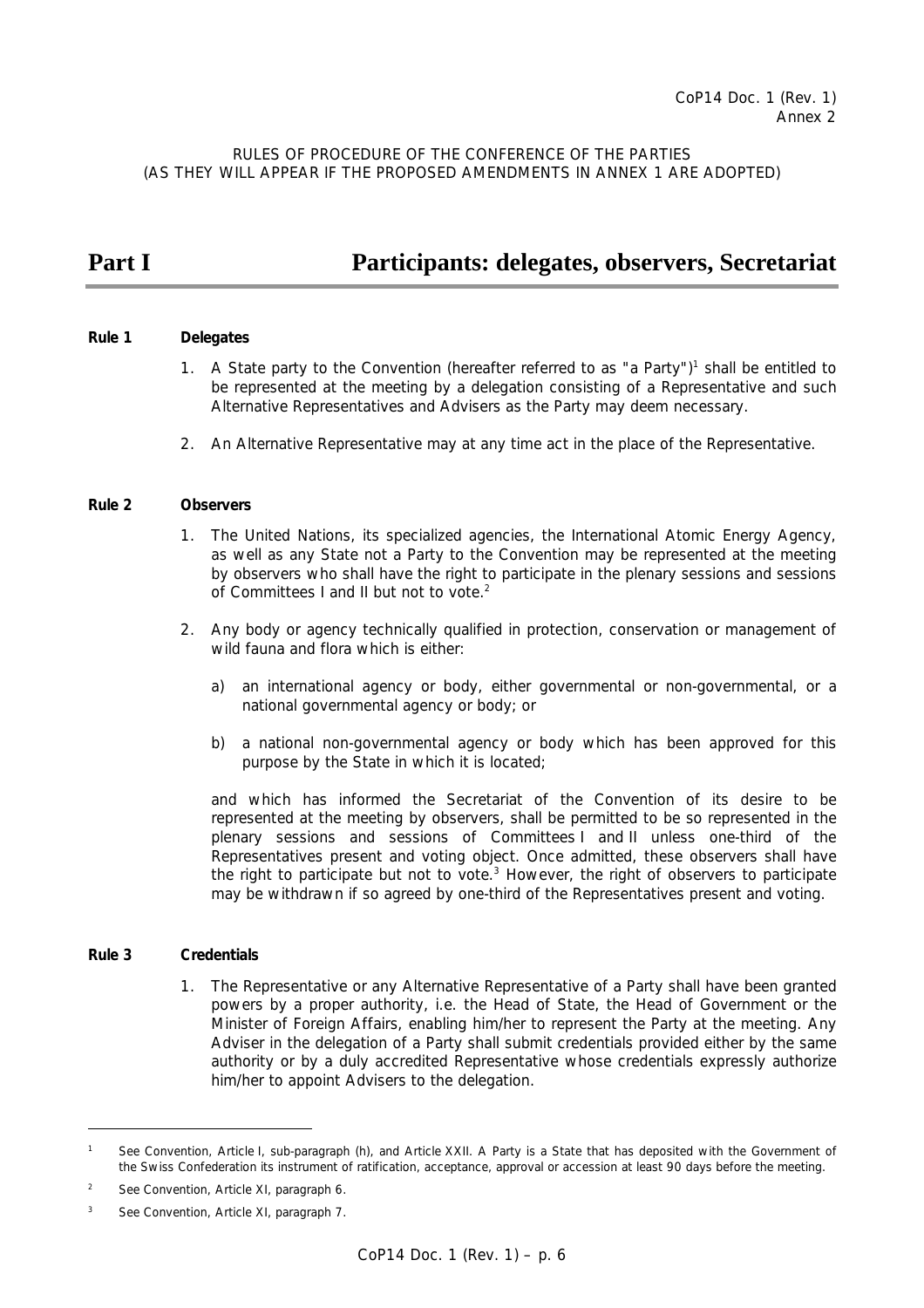- 2. All credentials shall be submitted to the Secretariat of the Convention, where possible at least one week before the opening session of the meeting, together with a translation into English, French or Spanish if they are not in one of these languages.
- 3. The Credentials Committee referred to in Rule 5, paragraph 2 a), shall examine the credentials and shall report thereon to the meeting. It shall recommend acceptance of credentials only if the signed original has been presented.
- 4. Pending a decision on their credentials, delegates may participate provisionally in the meeting but not vote. The right to participate in the meeting shall not extend to persons whose credentials the Conference of the Parties has decided are unacceptable.
- 5. Bodies and agencies desiring to be represented at the meeting by observers shall submit the names of these observers [and, in the case of bodies and agencies referred to in Rule 2, paragraph 2 b), evidence of the approval of the State in which they are located] to the Secretariat of the Convention at least six weeks prior to the opening of the meeting.

### *Rule 4 Secretariat*

The Secretariat of the Convention shall service and act as secretariat for the meeting.<sup>4</sup>

## **Part II Arrangement of the meeting**

### *Rule 5 Plenary sessions, committees and working groups*

- 1. The Conference of the Parties conducts its work in plenary sessions and in committee sessions.
- 2. The Conference of the Parties shall establish the following sessional committees:
	- a) the Credentials Committee, of not more than five Representatives of different Parties, which shall report to the meeting;
	- b) Committee I, which shall be responsible for making recommendations to the Conference on all proposals to amend the appendices of the Convention and on any matter of a primarily biological nature; and
	- c) Committee II, which shall act similarly in relation to all other matters to be decided upon by the Conference.
- 3. The Conference and Committees I and II may establish such working groups as may be necessary to enable them to carry out their functions. They shall define the terms of reference and composition of each working group, the size of which may be limited according to the number of places available in assembly rooms.
- 4. Each working group shall elect its own officers.

*<sup>4</sup> See Convention, Article XII, paragraph 2 (a).*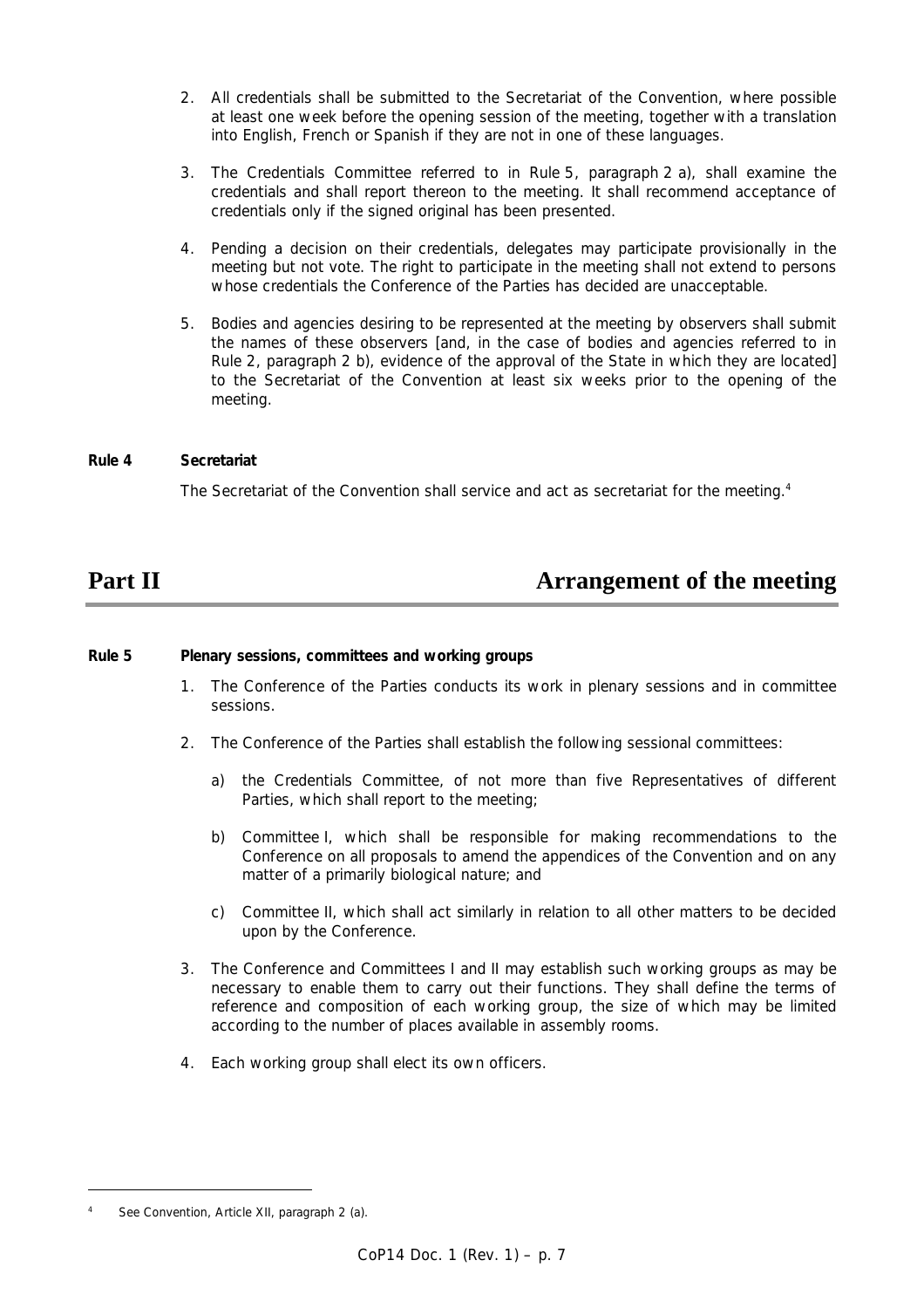#### *Rule 6 Rules of Procedure of committees and working groups*

 Insofar as they are applicable, these Rules shall apply *mutatis mutandis* to the proceedings of committees and working groups.

#### *Rule 7 Quorum*

 A quorum for a plenary session of the meeting or for a session of Committee I or II shall consist of one-half of the Parties having delegations at the meeting. No plenary session or session of Committee I or II shall take place in the absence of a quorum.

#### *Rule 8 Working languages*

- 1. English, French and Spanish shall be the working languages of the meeting.
- 2. Interventions made in any of the working languages shall be interpreted into the other working languages in plenary session and sessions of Committees I and II. Interpretation shall be provided in sessions of the Credentials Committee and working groups only if resources allow.
- 3. The official documents of the meeting shall be distributed in the three working languages, except for informative documents submitted in accordance with Rule 28 which are not submitted for discussion and therefore shall be distributed in the language in which they are provided.

#### *Rule 9 Other languages*

- 1. A participant may speak in a language other than a working language. He/she shall be responsible for providing interpretation into a working language. Interpretation by the Secretariat into the other working languages may be based upon that interpretation.
- 2. Any document submitted to the Secretariat in any language other than a working language shall be accompanied by a translation into one of the working languages.

#### *Rule 10 Summary records*

- 1. Summary records of plenary sessions and of sessions of Committees I and II shall be kept by the Secretariat in the working languages of the meeting. These shall be circulated to all Parties as soon as possible after the meeting.
- 2. The Credentials Committee and working groups shall decide upon the form in which their records shall be prepared.

#### *Rule 11 Seating*

- 1. Delegations shall, as a general rule, be seated in accordance with the alphabetical order of the English language names of the Parties they represent.
- 2. Seating limitations may require that no more than four delegates of any Party be present at plenary sessions and sessions of Committees I and II.
- 3. Observers shall be seated in one or more designated areas within the meeting room. They may enter an area designated for delegations only when invited to do so by a delegate.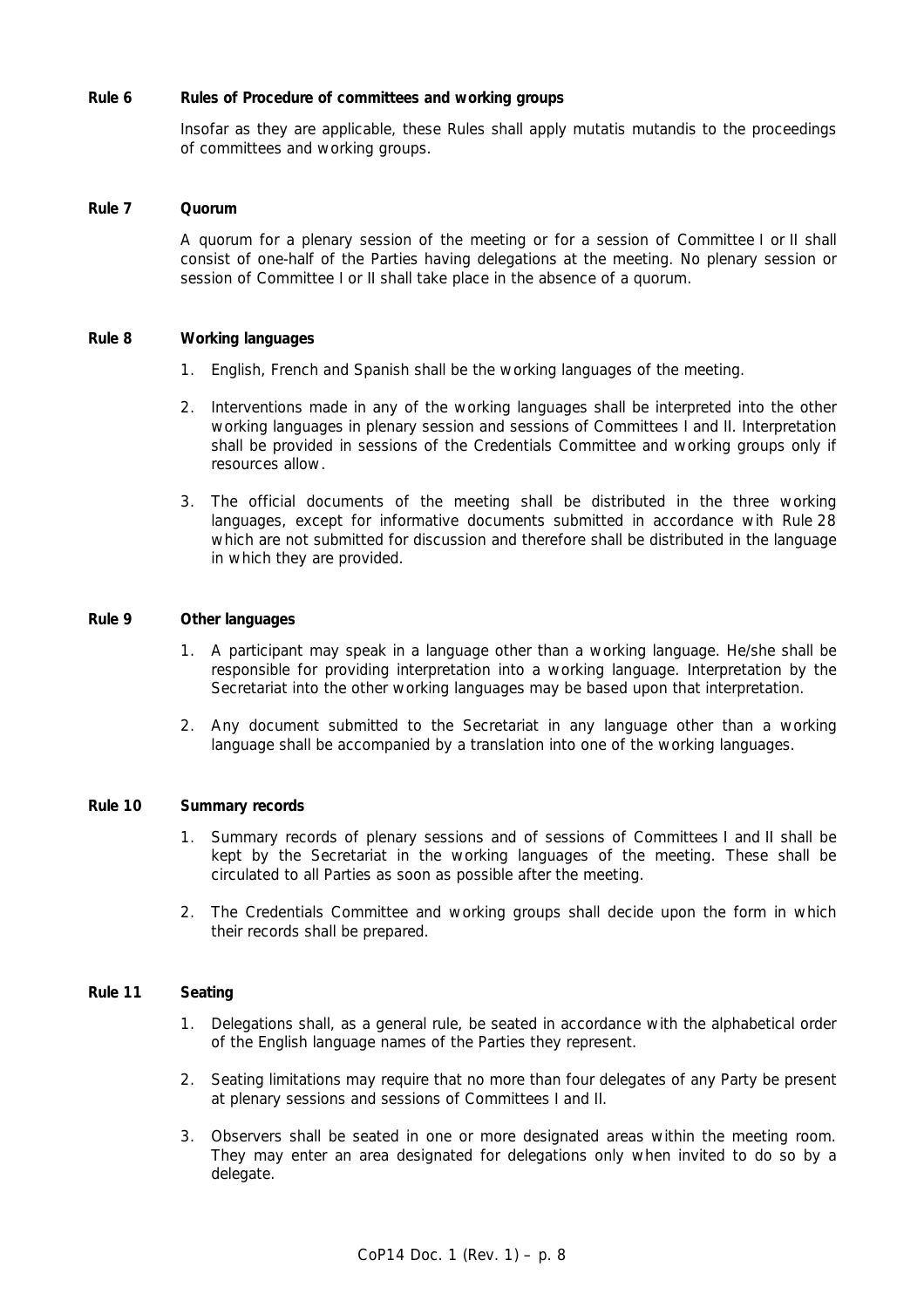4. Seating limitations may require that no more than two observers from any State not a Party, or from any body or agency, be present at plenary sessions and sessions of Committees I and II.

### *Rule 12 Publicity of debates*

- 1. All plenary sessions of the meeting and sessions of Committees I and II shall be open to the public. However any single session may be closed to the public by a decision of a simple majority of the Representatives present and voting.
- 2. As a general rule, participation in sessions of the Credentials Committee or any working group shall be limited to the delegates and those observers invited by the Presiding Officer of the session at which the Committee or working group is established. However, the Presiding Officer may leave it to the discretion of the Chairman of a committee or working group to decide on the invitation of observers.

#### *Rule 13 Media*

- 1. Representatives of the media may attend the meeting after they have been accredited by the Secretariat. Plenary sessions and sessions of Committees I and II are open to the representatives of the media unless such sessions are closed to the public.
- 2. The representatives of the media shall be seated in a designated area within the meeting room. Photographers and television crews may only enter the areas designated for delegations and for observers when invited to do so by the Chairman of the Conference or the Chairman of Committee I or II, and for as long as they are so authorized. Requests for such authorization shall be addressed to the Secretariat.

**Part III** Officers

### *Rule 14 Chairmen and Vice-Chairmen*

- 1. The Chairman of the Standing Committee shall act as temporary Chairman of the Conference until the Conference of the Parties elects a Chairman in accordance with Rule 14, paragraph 2.
- 2. The Conference of the Parties shall elect a Chairman, an Alternate Chairman and two Vice-Chairmen of the Conference to preside over plenary sessions of the meeting. It shall also elect a Chairman for each of the Committees I and II and the Credentials Committee. Candidates for these offices shall be nominated by the Standing Committee after appropriate consultations with, *inter alia*, if applicable, the host country. The Standing Committee shall satisfy themselves that the candidates are, *prima facie*, capable of impartially expediting the business of the Conference. As Presiding Officers have no vote there is no other qualification required for nomination.
- 3. The Chairman of the Conference shall preside at all plenary sessions of the meeting.
- 4. If the Chairman of the Conference is absent or is unable to discharge his/her duties, the Alternate Chairman shall deputize for him/her as Presiding Officer. If the Chairman and Alternate Chairman are both unavailable, the Bureau shall nominate one of the Vice-Chairmen of the Conference to serve as Presiding Officer.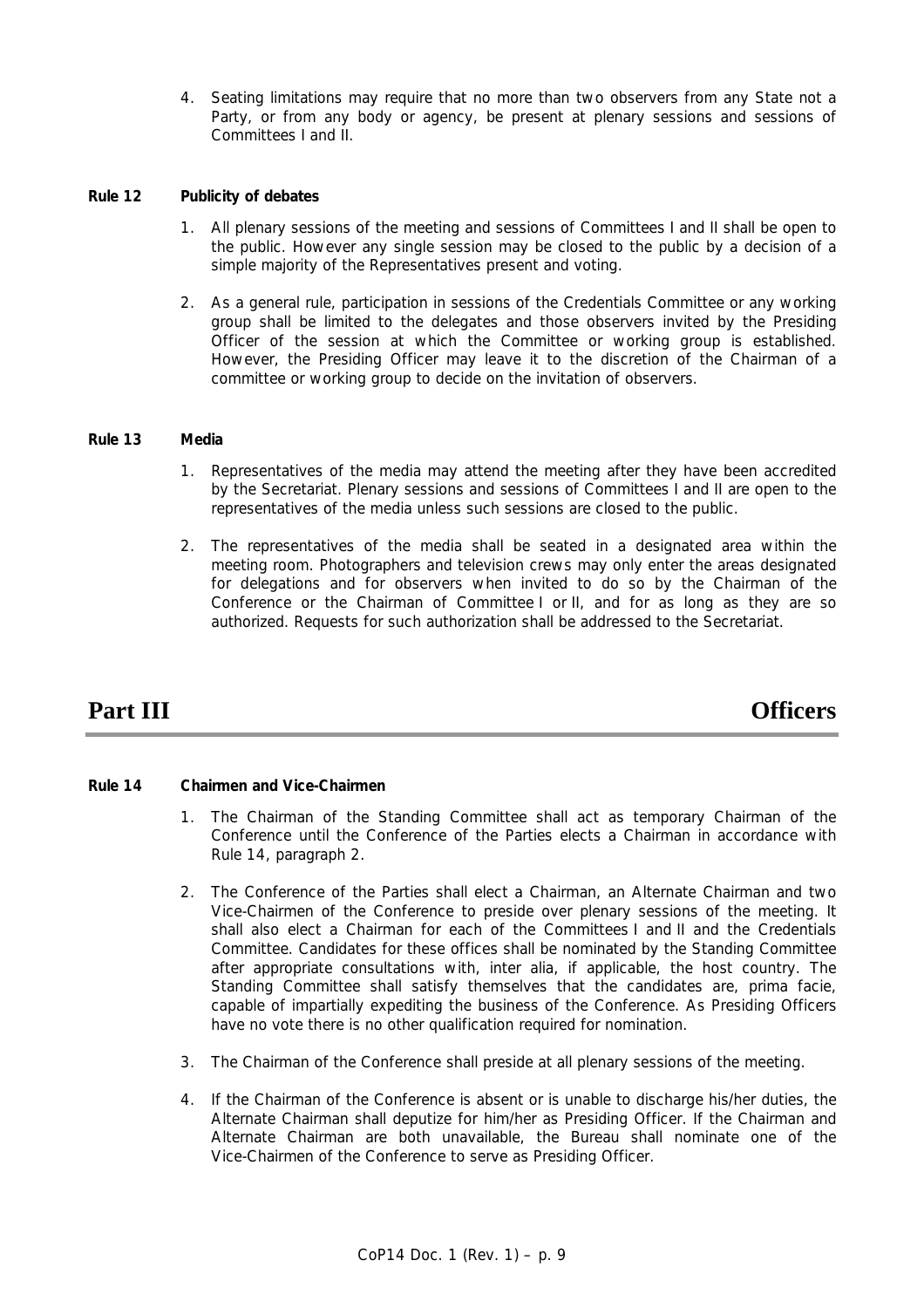- 5. If the Chairman of a Committee is absent or is unable to discharge his/her duties, the Bureau shall nominate one of the Vice-Chairmen of the Conference to deputize for him/her as Presiding Officer.
- 6. The Presiding Officer shall not vote.

#### *Rule 15 Bureau*

- 1. The Chairman, the Alternate Chairman and the Vice-Chairmen of the Conference, the Chairmen of Committees I and II and of the Credentials Committee, the Chairman and the other members of the Standing Committee and the Secretariat shall constitute the Bureau of the Conference with the general duty of ensuring the effective enforcement of the Rules of Procedure and forwarding the business of the meeting, and shall take such steps as are necessary to alter the timetable or structure of the meeting to ensure the effective completion of business including, as a last resort, the limiting of time for debates.
- 2. The Chairman of the Conference shall preside over the Bureau.
- 3. If the Chairman of the Conference is absent or is unable to discharge his/her duties, the Alternate Chairman shall deputize for him/her. If the Chairman and Alternate Chairman are both unavailable, the Bureau shall nominate one of the Vice-Chairmen to preside.

## **Part IV** Rules of order and debate

#### *Rule 16 Powers of Presiding Officer*

- 1. In addition to exercising the powers conferred upon him/her elsewhere in these Rules, the Presiding Officer shall at plenary sessions of the meeting and at sessions of Committees I and II, the Credentials Committee and working groups:
	- a) declare the session open and closed;
	- b) direct the discussion;
	- c) ensure the observance of these Rules;
	- d) accord the right to speak;
	- e) put questions to a vote and announce decisions;
	- f) rule on points of order;
	- g) subject to these Rules, have complete control of the proceedings and the maintenance of order; and
	- h) where necessary, determine that Rule 11, paragraph 2 or 4, shall be applied.
- 2. The Presiding Officer may, in the course of discussion at a plenary session of the meeting or at sessions of Committees I and II, the Credentials Committee and working groups, propose:
	- a) time limits for speakers;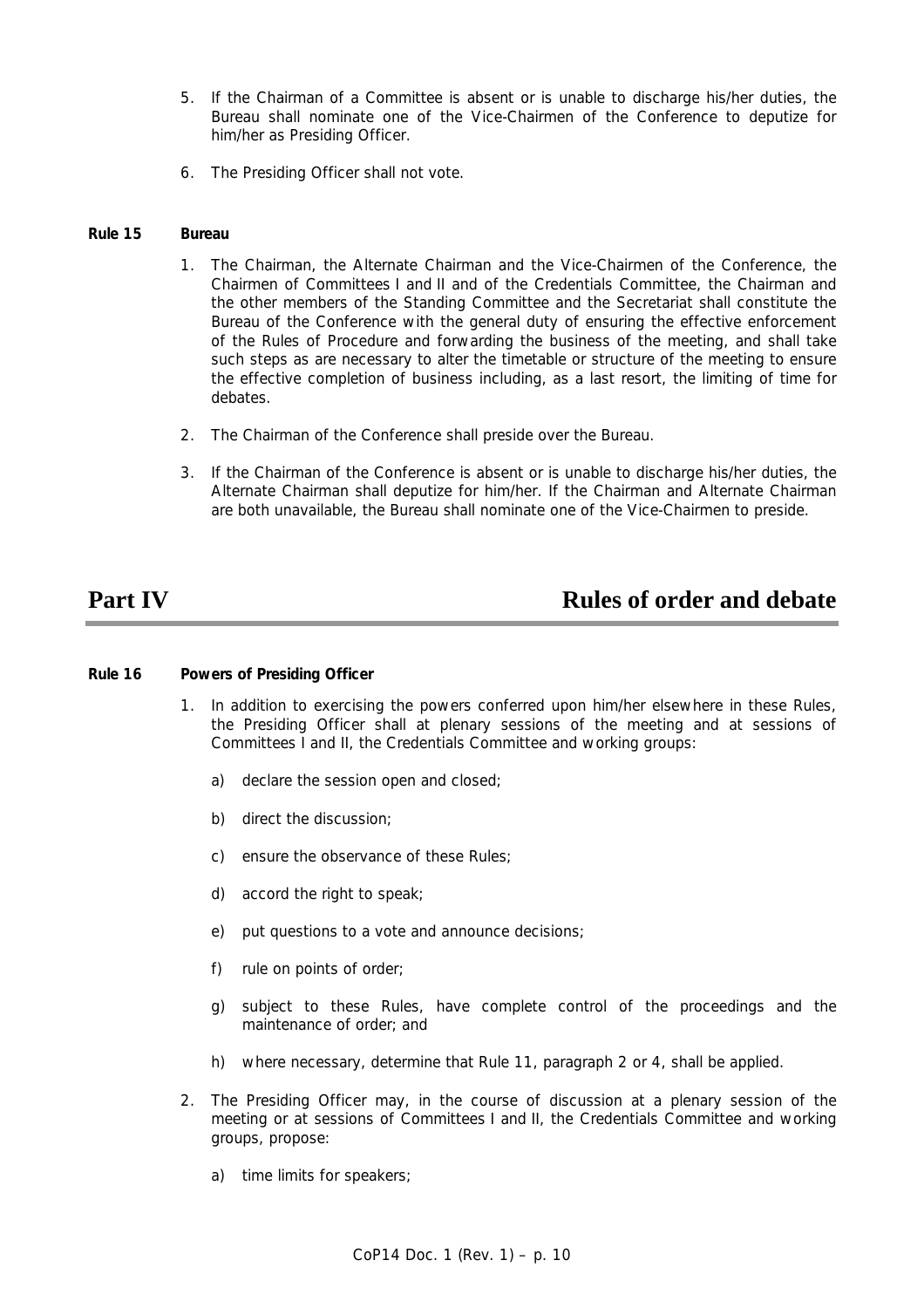- b) limitation of the number of times the members of a delegation or the observers from a State not a Party, body or agency may speak on any question;
- c) the closure of the list of speakers;
- d) the adjournment or the closure of the debate on the particular subject or question under discussion; and
- e) the suspension or adjournment of the session.

#### *Rule 17 Right to speak*

- 1. The right to speak shall extend to Representatives, Alternative Representatives and Advisers whose credentials are under consideration or have been accepted, and to observers who have been admitted to the meeting in accordance with Rule 2, as well as to the Secretariat.
- 2. The Presiding Officer shall, as a general rule, call upon speakers in the order in which they signify their desire to speak and shall give precedence to the delegates and to the Secretariat. Amongst observers, precedence shall be given to non-Party States, intergovernmental organizations and non-governmental organizations, in this order. However the Presiding Officer may depart from this general rule and call on speakers in the order that he/she judges appropriate to ensure the timely progress of the debate.
- 3. A delegate or observer shall speak only if called upon by the Presiding Officer, who may call a speaker to order if his/her remarks are not relevant to the subject under discussion.
- 4. A speaker shall not be interrupted except on a point of order. He/she may, however, with the permission of the Presiding Officer, give way during his/her intervention to allow any other delegate or observer to request elucidation on a particular point.
- 5. The Chairman of a committee or working group may be accorded precedence for the purpose of explaining the conclusion arrived at by that committee or working group.
- 6. The Conference and Committees I and II may, on a proposal by the Presiding Officer or by a Representative, limit the time to be allowed to each speaker and the number of times the members of a delegation or the observers either from a State not a Party, or from an agency or body may speak on any question. When the debate is subject to such limits, and a speaker has spoken for his/her allotted time, the Presiding Officer shall call him/her to order without delay.
- 7. During the course of a debate the Presiding Officer may announce the list of speakers and, with the consent of the Conference, or Committee I or II, declare the list closed. He/she may, however, accord the right of reply to any delegate or observer if an intervention delivered after he/she has declared the list closed makes this desirable.

#### *Rule 18 Procedural motions*

 1. During the discussion of any matter, a Representative may rise to a point of order. Except in cases where the speaker wishes to propose one of the motions referred to in paragraph 2, the point of order shall be immediately decided by the Presiding Officer. A Representative may appeal against the ruling of the Presiding Officer. The appeal shall be immediately put to a vote and the Presiding Officer's ruling shall stand unless a simple majority of the Representatives present and voting otherwise decides. In such instances, a Representative rising to a point of order may not speak on the substance of the matter under discussion.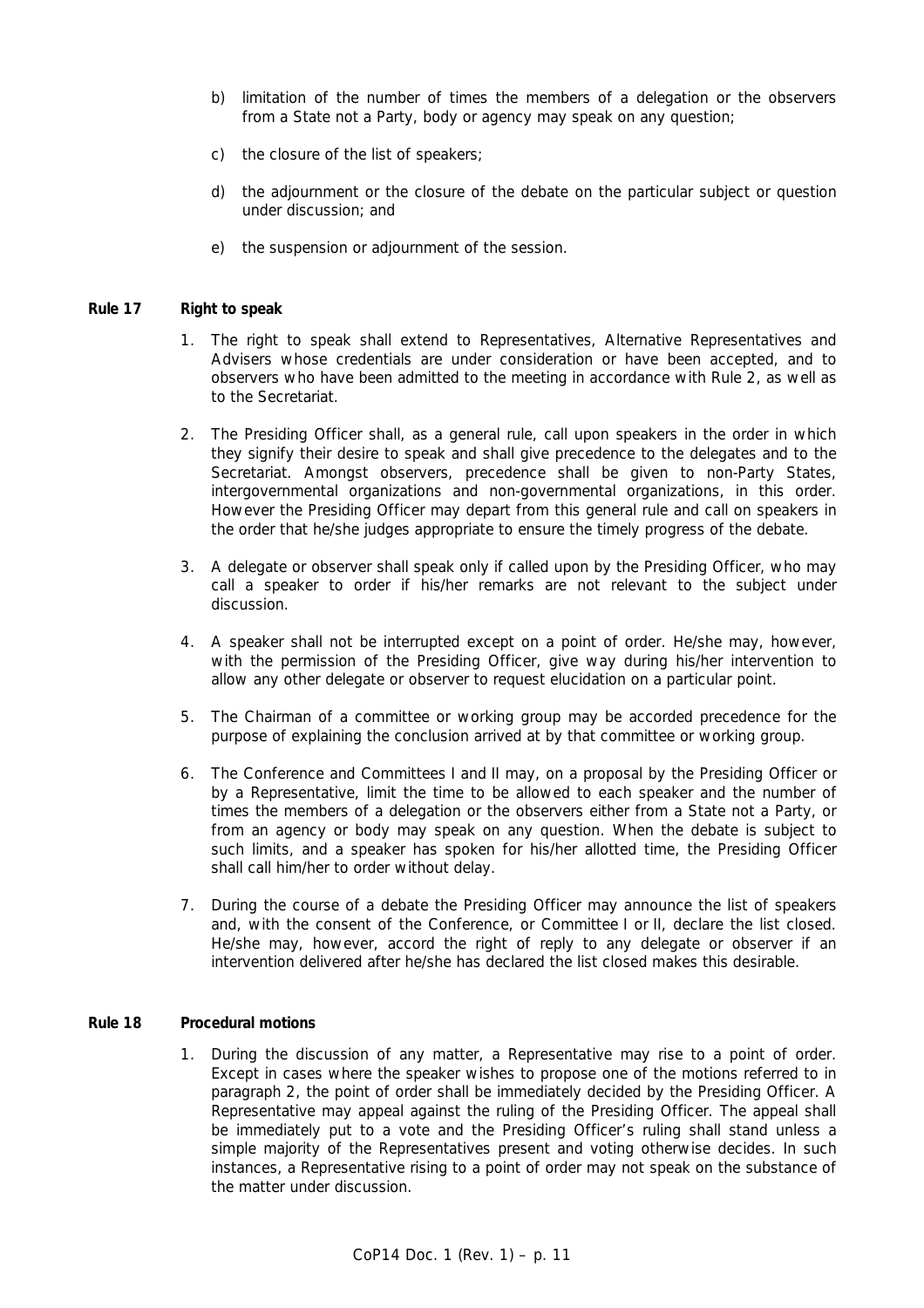2. The motions listed below shall have precedence, in the order shown, over all other proposals or motions before the Conference. In addition to the proposer of the motion, a delegate may speak in favour of the motion and a delegate of each of two Parties may speak against it, after which the motion shall be immediately put to a vote. The Presiding Officer may limit the time to be allowed to the speakers.

Regarding the session

- a) suspension of the session
- b) adjournment of the session

Regarding the debate on a particular issue

- c) adjournment of the debate on the particular subject or question under discussion
- d) closure of the debate on the particular subject or question under discussion.

#### *Rule 19 Motions to open and reopen debates in plenary sessions*

 1. Whenever the Conference, in plenary session, decides upon a recommendation originating from Committee I or II, where the discussion of the recommendation has been conducted with interpretation in the three working languages, there shall be no further discussion on the recommendation and it shall immediately be decided upon.

 However, any Representative, if seconded by a Representative of another Party, may present a motion for the opening of debate. Permission to speak on the motion shall be granted only to the Representative presenting it and a seconder, and to a Representative of each of two Parties wishing to speak against, after which the motion shall immediately be put to a vote. A motion to open the debate shall be granted if onethird of the Representatives present and voting support the motion. While speaking on a motion to open the debate a Representative may not speak on the substance of the recommendation itself.

- 2. Once a proposal for amendment of Appendix I or II has been adopted or rejected by the Conference of the Parties, it may not be reconsidered during the meeting.
- 3. Without prejudice to paragraph 2 of this Rule, whenever the Conference, in plenary session, following a discussion conducted with interpretation in the three working languages, has adopted a decision that is not based on a recommendation originating from Committee I or II, it may be reconsidered during the meeting only under the following circumstances.

 Any Representative, if seconded by a Representative of another Party, may present a motion for the reopening of debate. Permission to speak on the motion shall be granted only to the Representative presenting it and the seconder, and to a Representative of each of two Parties wishing to speak against, after which the motion shall immediately be put to a vote. A motion to reopen the debate shall be granted if two-thirds of the Representatives present and voting support the motion. While speaking on a motion to reopen the debate a Representative may not speak on the substance of the decision itself.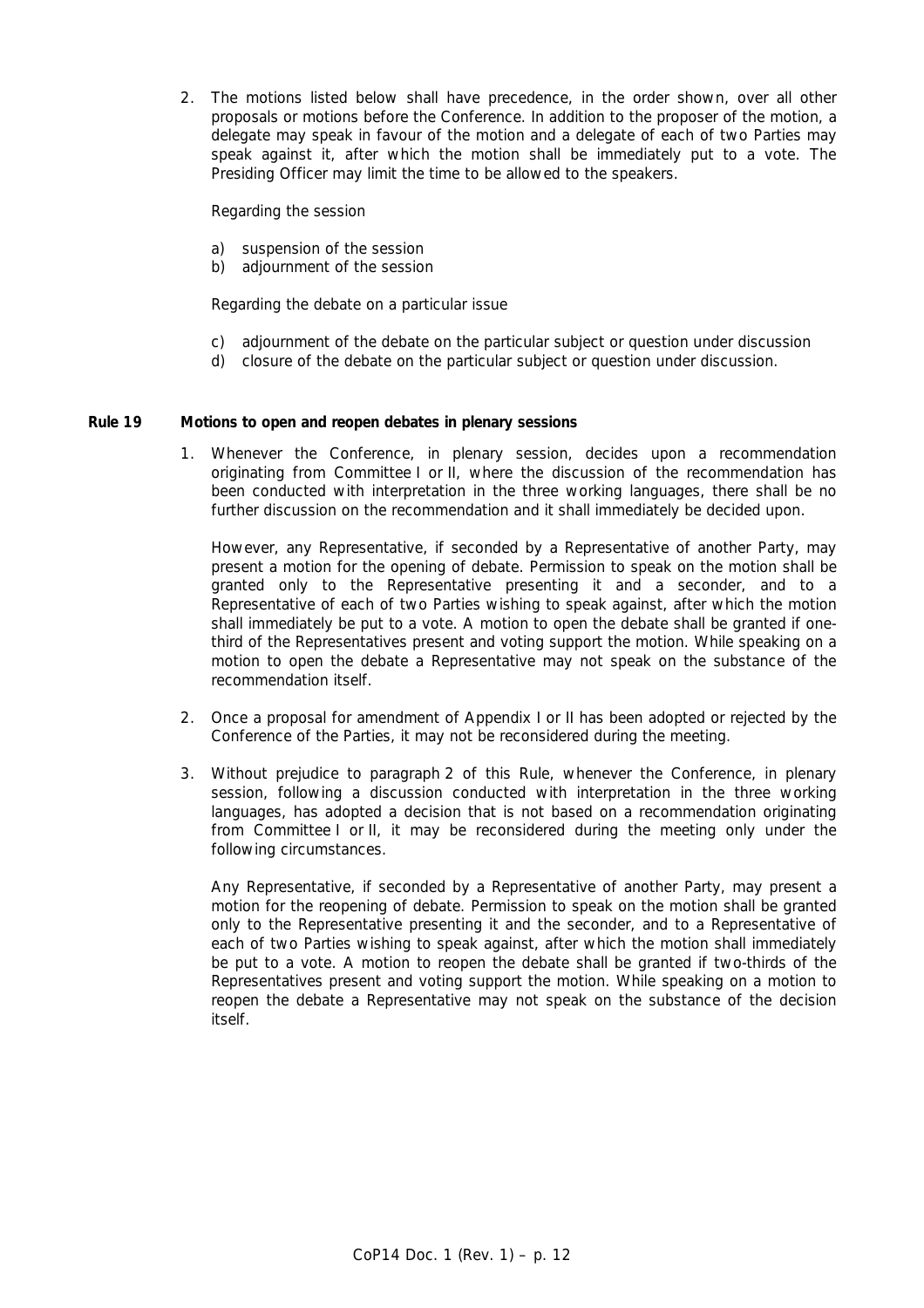## **Part V Submission of proposals and procedures for making decisions**

#### *Rule 20 Submission of draft resolutions and other documents (except proposals to amend Appendices I and II)*

- 1. As a general rule, draft resolutions and other documents shall have been communicated at least 150 days before the meeting to the Secretariat, which shall circulate them to all Parties in the working languages of the meeting.
- 2. However, the Secretariat, before the meeting, or the Bureau, during the meeting, may also permit the discussion and consideration of urgent draft resolutions and other documents arising after the 150-day period provided that they have been circulated as above and their consideration will not unduly inhibit the proceedings of the Conference.
- 3. Draft resolutions and other documents arising out of discussion of the foregoing may be discussed at any plenary session or any session of Committee I or II provided that copies of them have been circulated to all delegations, in the working languages, no later than during the session preceding the session at which they are to be discussed.
- 4. The Representative of any Party that has submitted a draft resolution or other document may, at any time, withdraw it. Once withdrawn, it may not be re-submitted during the meeting.

### *Rule 21 Procedure for deciding on draft resolutions and other documents (except proposals to amend Appendices I and II)*

- 1. The Conference shall as far as possible decide on draft resolutions and other documents by consensus.
- 2. Whenever the Conference does not reach a consensus on the adoption or rejection of a draft resolution or other document, the Presiding Officer shall propose that the decision on the draft resolution or other document be put to a vote.
- 3. If two or more draft resolutions or other documents relate to the same question, the Conference shall, unless it determines otherwise, decide on them in the order in which they have been submitted. The Conference may, after deciding on a draft resolution or other document, consider whether to decide on the next such draft resolution or document.
- 4. A Representative may propose that parts of a draft resolution or other document shall be decided upon separately. If any objection is made to the request for such division, the motion for division shall be voted upon. Permission to speak on the motion shall be accorded only to a delegate from each of two Parties wishing to speak in favour of, and a delegate from each of two Parties wishing to speak against, the motion. If the motion for division is carried, those parts of the draft resolution or other document that are subsequently approved shall be decided upon as a whole. If all operative parts of the draft resolution or other document have been rejected, the draft resolution or other document shall be considered to have been rejected as a whole.
- 5. Any Representative may propose an amendment to a draft resolution or other document. The Presiding Officer may permit the immediate discussion and consideration of amendments to draft resolutions and other documents, even though such amendments have not been circulated previously.
- 6. When an amendment is moved to a draft resolution or other document, the amendment shall be decided on first. When two or more amendments are moved to a draft resolution or other document, the Conference shall first decide on the amendment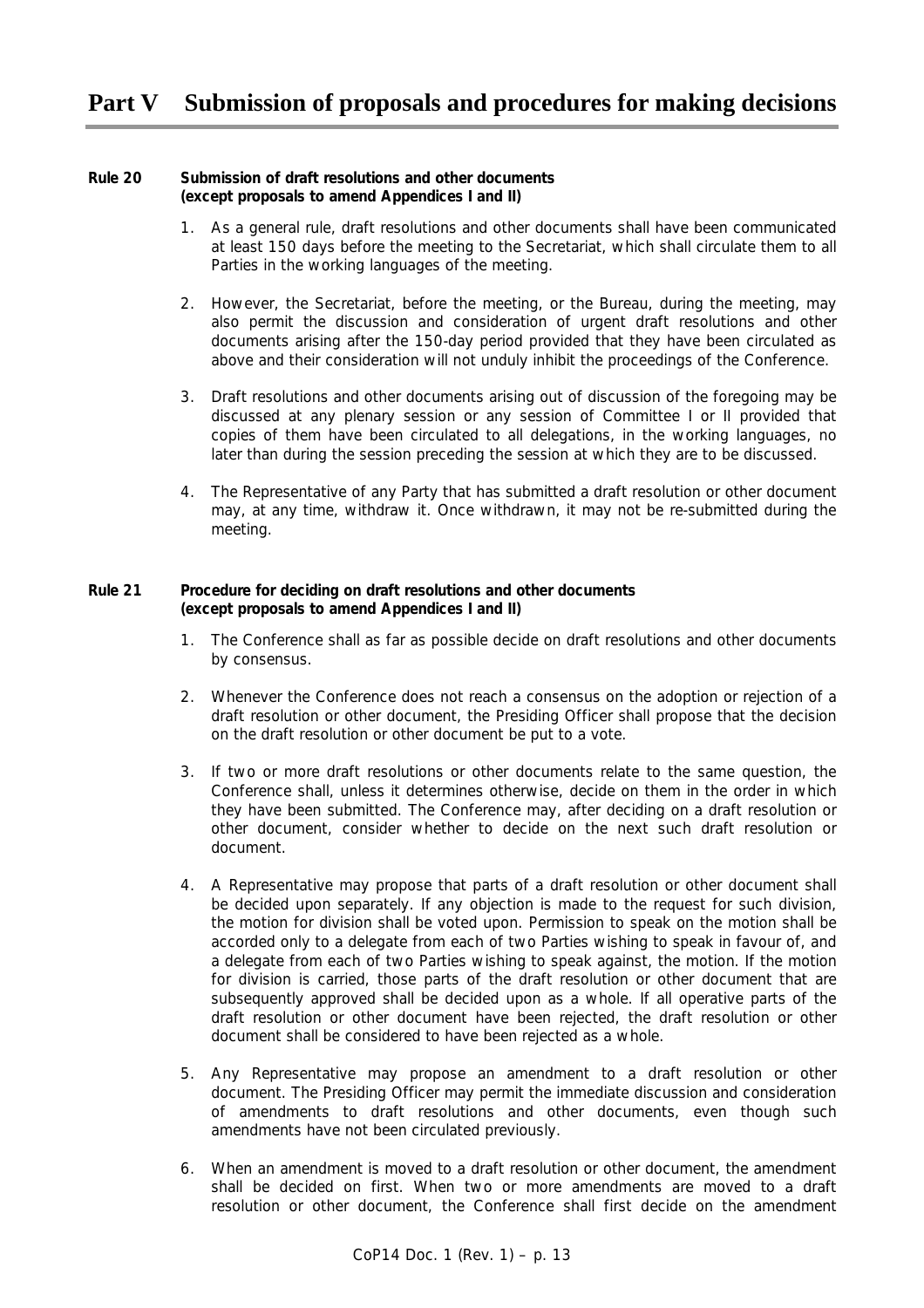furthest removed in substance from the original text and then on the amendment next furthest removed therefrom, and so on until all amendments have been submitted to decision. When, however, the adoption of one amendment necessarily implies the rejection of another amendment, the latter amendment shall not be submitted to decision. If one or more amendments are adopted, the amended draft resolution or other document shall then be decided upon.

### *Rule 22 Submission of proposals for amendment of Appendices I and II*

- 1. Proposals for amendment of Appendices I and II shall have been communicated at least 150 days before the meeting to the Secretariat, which shall circulate them to all Parties<sup>5</sup> in the working languages.
- 2. The Representative of the Party that has submitted a proposal for amendment of Appendices I and II may, at anytime, withdraw the proposal or amend it to reduce its scope or to make it more precise. Once a proposal has been withdrawn, it may not be re-submitted during the meeting. Once a proposal has been amended to reduce its scope, it may not be re-amended, during the meeting, to increase the scope of the amended proposal.

### *Rule 23 Procedure for deciding on proposals for amendment of Appendices I and II*

- 1. The Conference shall as far as possible decide on proposals for amendment of Appendices I and II by consensus.
- 2. Whenever the Conference does not reach a consensus on the adoption or rejection of a proposal for amendment of Appendices I and II, the Presiding Officer shall propose that the decision on the amendment be put to a vote.
- 3. A Representative may move that parts of a proposal for amendment of Appendices I and II shall be decided on separately. If any objection is made to the request for such division, the motion for division shall be voted upon. Permission to speak on the motion shall be accorded only to a delegate from each of two Parties wishing to speak in favour of, and a delegate from each of two Parties wishing to speak against, the motion. If the motion is carried, those parts of the proposal which are subsequently approved shall be decided upon as a whole. If all parts of the proposal have been rejected, it shall be considered to have been rejected as a whole.
- 4. If two or more proposals for amendment of Appendices I and II relate to the same taxon and have the same substance, the Conference shall decide on one proposal only. If this proposal is adopted or rejected, the other or others is or are deemed to be adopted or rejected also.
- 5. Any Representative may propose an amendment to a proposal for amendment of Appendix I or II to reduce its scope or to make it more precise. The Presiding Officer may permit the immediate discussion and consideration of such a proposed amendment even though it has not been circulated previously.

*<sup>5</sup> See Convention, Article XV, paragraph 1 (a).*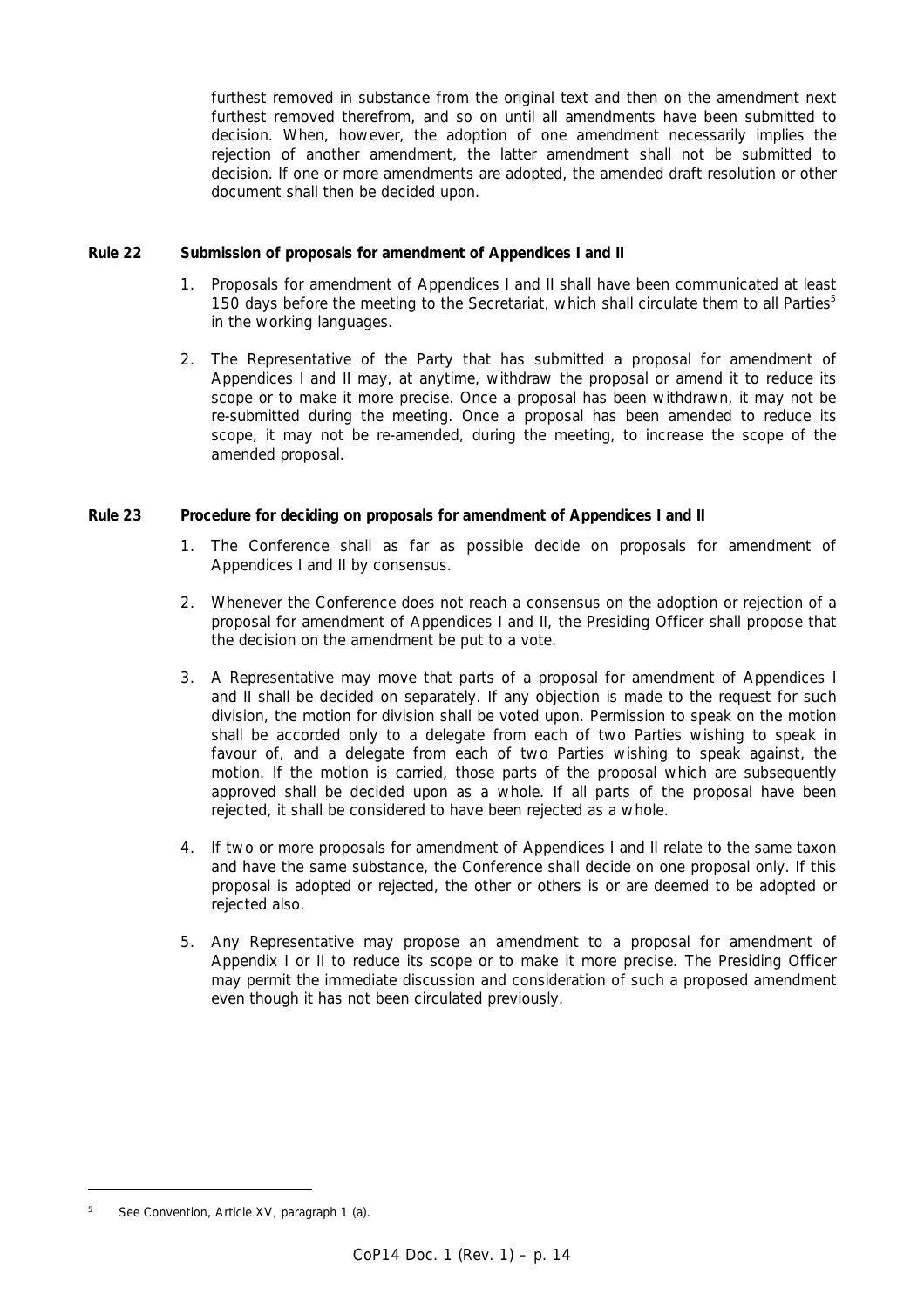6. If two or more proposals including proposals amended in accordance with Rule 22, paragraph 2, and proposals made in accordance with Rule 23, paragraph 5 relate to the same taxon, but are different in substance, the Conference shall first decide on the proposal that will have the least restrictive effect on the trade and then on the proposal with the next least restrictive effect on the trade, and so on until all proposals have been submitted to decision. When however, the adoption of one proposal necessarily implies the rejection of another proposal, the latter proposal shall not be submitted to decision.

## **Part VI** Voting

### *Rule 24 Right to vote*

- 1. Each Party shall have one vote.
- 2. The duly accredited Representative of a Party shall exercise the voting rights of that Party.

### *Rule 25 Methods of voting*

- 1. The Conference shall normally vote through an electronic system or by show of hands, but any Representative may request a roll-call vote. The roll-call vote shall be taken in the seating order of the delegations. The Presiding Officer may himself/herself require a roll-call vote on the advice of the tellers where they are in doubt as to the actual number of votes cast and this is likely to be critical to the outcome.
- 2. All votes in respect of the election of officers or of prospective host countries shall be by secret ballot when there is more than one candidate and, although it shall not normally be used, any Representative may request a secret ballot for other matters. The Presiding Officer shall ask whether the request is seconded. If it is seconded by 10 Representatives the vote shall be by secret ballot.
- 3. Voting by roll-call or secret ballot shall be expressed by "Yes", "No", or "Abstain". Only affirmative and negative votes shall be counted in calculating the number of votes cast.
- 4. The Presiding Officer shall be responsible for the counting of the votes and shall announce the result. After all votes, except those concerning the designation of the next host country, the Presiding Officer shall announce the number of affirmative votes, negative votes and abstentions, as well as the majority needed to adopt the decision submitted to votation. He/she may be assisted by tellers appointed by the Secretariat.
- 5. After the Presiding Officer has announced the beginning of a vote, it shall not be interrupted except by a Representative on a point of order in connection with the actual conduct of the voting. The Presiding Officer may permit Representatives to explain their votes either before or after the voting, and may limit the time to be allowed for such explanations.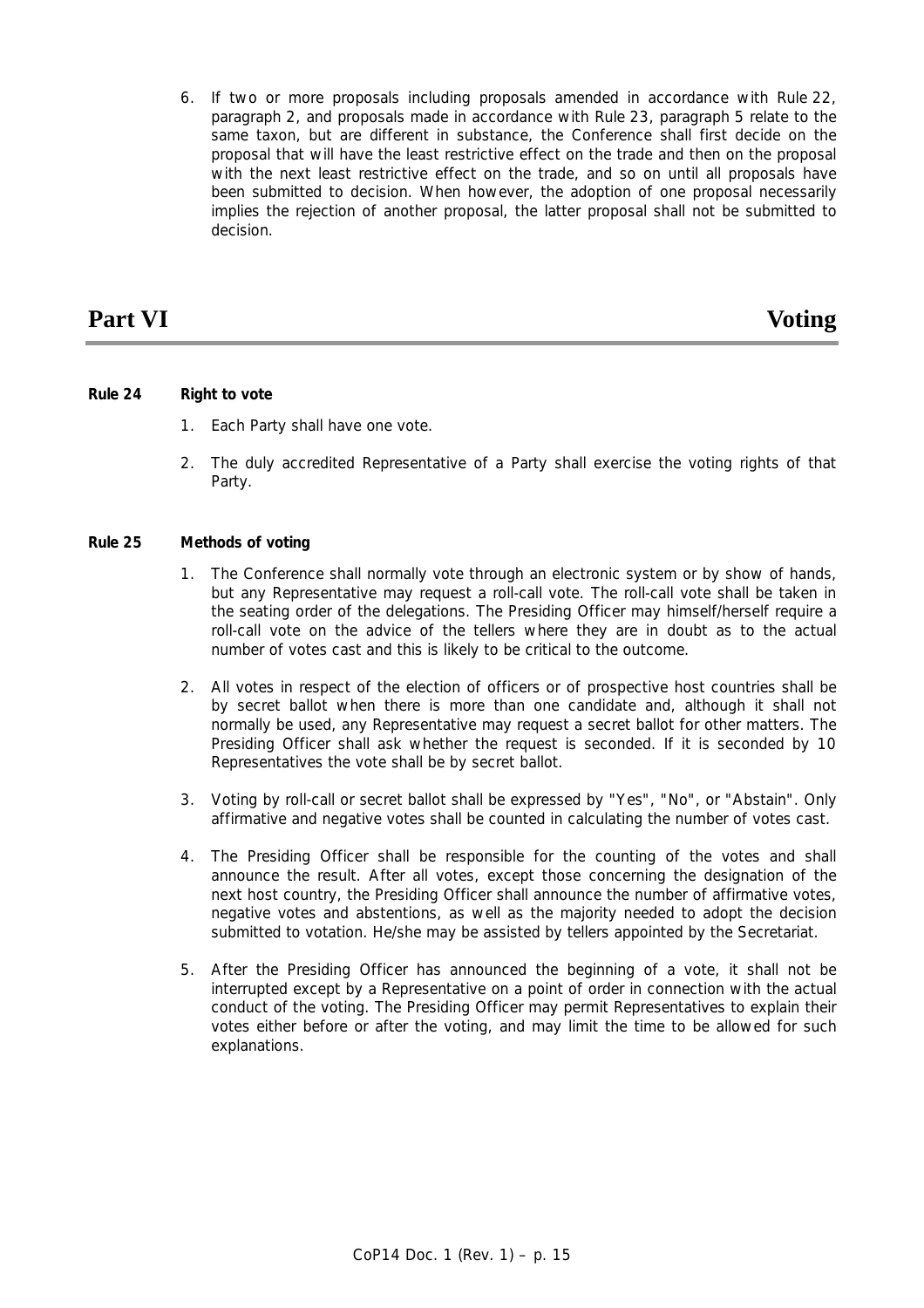#### *Rule 26 Majority*

- 1. Except where otherwise provided for under the provisions of the Convention, these Rules or the Terms of Reference for the Administration of the Trust Fund, all votes on procedural matters relating to the conduct of the business of the meeting shall be decided by a simple majority of the Representatives present and voting, while all other decisions shall be taken by a two-thirds majority of Representatives present and voting.
- 2. For the purpose of these Rules of Procedure, "Representatives present and voting" means duly accredited Representatives present and casting an affirmative or negative vote. Representatives abstaining from voting or Representatives who cast a vote of abstention, shall not be counted in calculating the majority required.

#### *Rule 27 Elections*

- 1. If in an election to fill one place no candidate obtains the absolute majority in the first ballot, a second ballot shall be taken restricted to the two candidates obtaining the largest number of votes. If in the second ballot the votes are equally divided, the Presiding Officer shall decide between the candidates by drawing lots.
- 2. If in the first ballot there is a tie amongst candidates obtaining the second largest number of votes, a special ballot shall be held amongst them for reducing the number of candidates to two.
- 3. In the case of a tie amongst three or more candidates obtaining the largest number of votes in the first ballot, a special ballot shall be held amongst them for reducing the number of candidates to two. If a tie then results amongst two or more candidates, the Presiding Officer shall reduce the number to two by drawing lots, and a further ballot shall be held in accordance with paragraph 1 of this Rule.
- 4. This Rule also applies to the designation of the next host country of the Conference of the Parties.

# **Part VII Informative documents and exhibitions**

#### *Rule 28 Submission of informative documents and exhibitions*

- 1. Informative documents on the conservation and utilization of natural resources may be submitted for the attention of the participants to the meeting by:
	- a) any Representative of a Party or any observer representing a State not party to the Convention or an intergovernmental organization;
	- b) any observer representing any other organization; and
	- c) the Secretariat.
- 2. No approval is required for the distribution of such documents. However, they shall clearly identify who is presenting them.
- 3. Documents from the States and organizations referred to in paragraph 1 of this Rule may, on request, be distributed by the Secretariat. In this case, they shall be provided in sufficient numbers for distribution. Documents submitted by Parties and by the Secretariat relating to specific items on the agenda of the meeting shall be numbered by the Secretariat and included in its list of official documents.